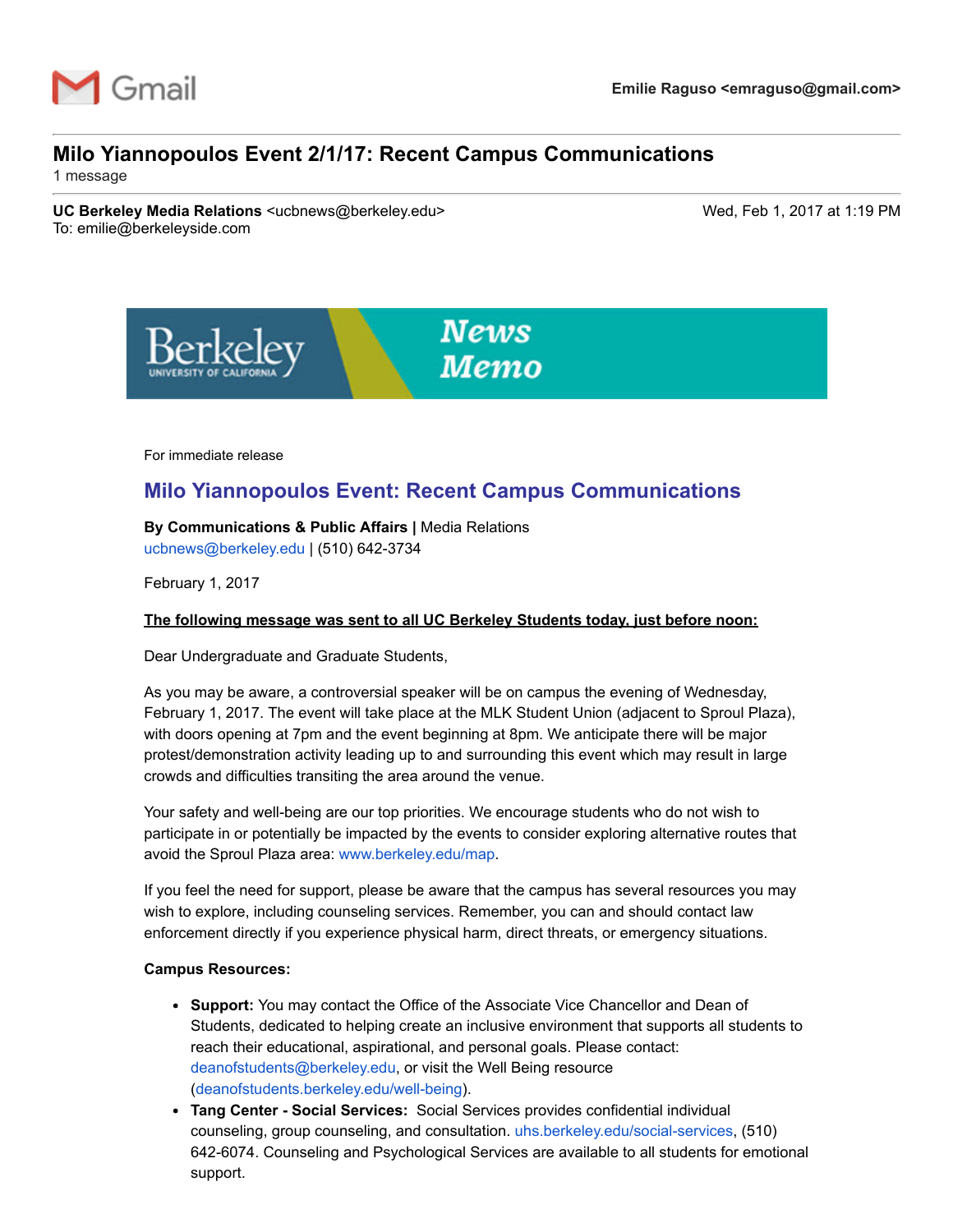- Reporting: For information and support on reporting hate crimes or hate-motivated acts: [stophate.berkeley.edu.](http://stophate.berkeley.edu/)
- **Office for the Prevention of Harassment and Discrimination:** OPHD ([ophd.berkeley.edu](http://ophd.berkeley.edu/), (510) 643-7985) is responsible for ensuring the University provides an environment for faculty, staff, and students that is free from discrimination and harassment on the basis of categories including race, color national origin, gender, age and sexual orientation/identity.
- **Student Legal Services:** 510-642-3916, [sa.berkeley.edu/legal.](http://sa.berkeley.edu/legal) Advises students regarding their legal questions, rights, and obligations.
- **Law Enforcement: University Police Department (UCPD): [police.berkeley.edu,](http://police.berkeley.edu/) (510) 642-6760. Berkeley Police Department: [ci.berkeley.ca.us/police,](http://ci.berkeley.ca.us/police) (510) 981-5900.**

Please know that the campus is committed to our values of tolerance, inclusion, and diversity. The campus is also committed to freedom of speech and UC Berkeley, as a public institution, cannot ban expression based on its content or viewpoints. We invite you to read the open letter from [Chancellor Dirks, which explains the campus perspective \(chancellor.berkeley.edu/chancellor](http://chancellor.berkeley.edu/chancellor-dirks-open-letter-regarding-milo-yiannopoulos-campus-visit)dirks-open-letter-regarding-milo-yiannopoulos-campus-visit).

We encourage those of you who wish to exercise your right to lawful protest to review our standing suggestions regarding [how to protest safely.](http://sa.berkeley.edu/protest-safely) We also want to re-affirm our shared commitment to the campus [Principles of Community](http://diversity.berkeley.edu/principles-community) and the extent to which they capture and support our most important values and aspirations.

Take care of yourselves and each other.

Sincerely,

**Stephen C. Sutton, Ed.D**. Interim Vice Chancellor for Student Affairs

#### **Joseph D. Greenwell**

Associate Vice Chancellor for Student Affairs and Dean of Students

# **The following message was sent last night by UC Berkeley's Office of Student Affairs to the leadership of the Berkeley College Republicans:**

**\_\_\_\_\_\_\_\_\_\_\_\_\_\_\_\_\_\_\_\_\_\_\_\_\_\_\_\_\_\_**

Dear BCR Signatories

I am deeply aware of the many complex issues that are swirling around Milo's visit to our campus and you no doubt have a lot on your plates right now. I must now also make sure you are aware that Milo, Brietbart and the David Horowitz Freedom Center have published an article today, 1/31/17, stating their intention to use the Berkeley College Republican's event to launch their campaign targeting the undocumented student community on our campus. Here is the article:

## http://www.breitbart.com/milo/2017/01/31/milo-horowitz-start-campaign-sanctuary-campuses/

There are concerns that he will be employing the strategies of using pictures and personal information of Cal students during his speech which, as you know, is simultaneously being livestreamed therefore making these images widely available and subsequently putting students at risk.

Also, please know other targeted groups on our campus have experienced Horowitz' tactic of publicizing the names and pictures of individuals on posters throughout campus property and there is a likelihood that there will be Horowitz-backed posters pasted throughout our campus tomorrow publicizing the Milo event in conjunction with targeted individual's names.